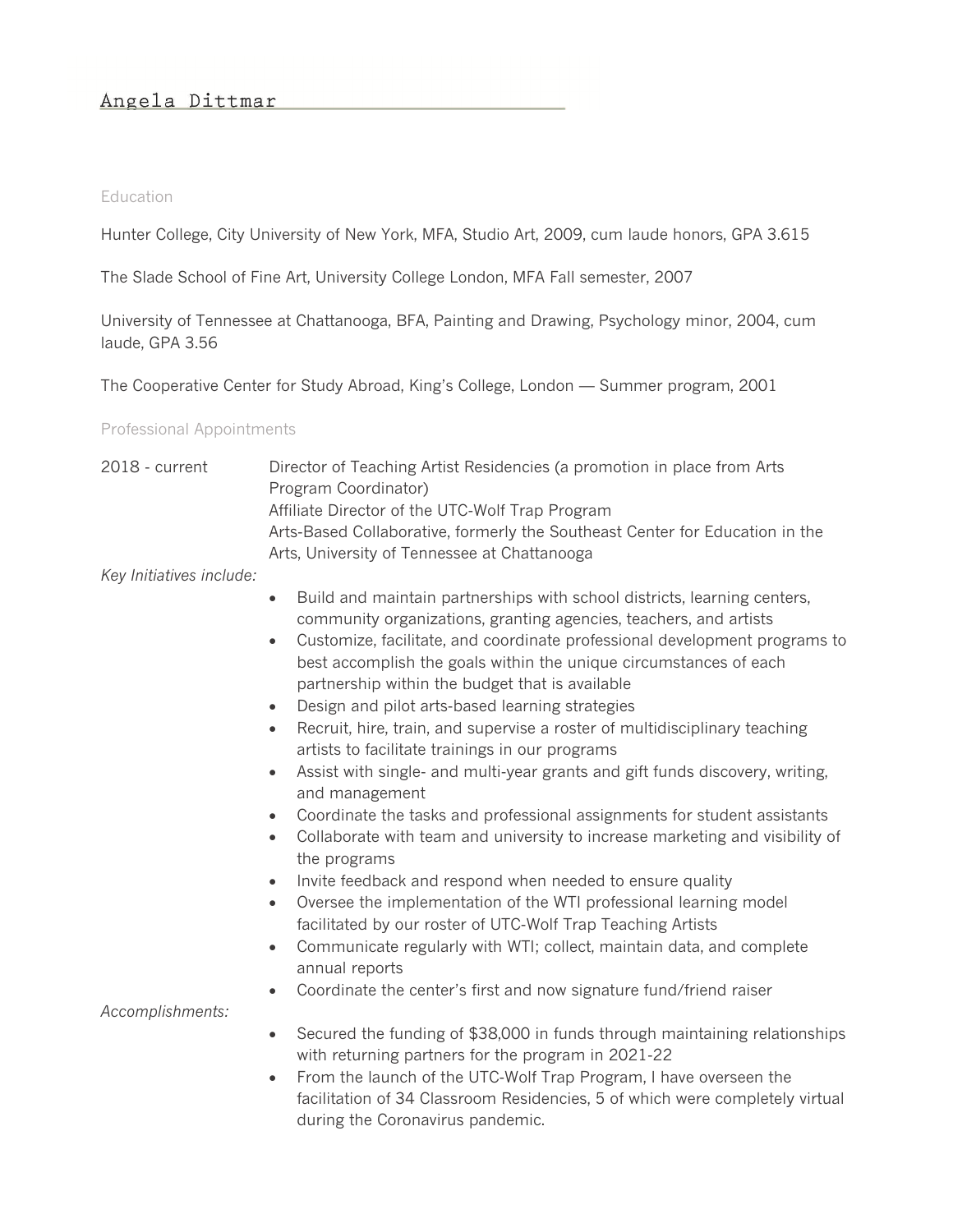## Professional Appointments *continued*

| 2019 - current                            | Guest Instructor, Innovation in Honors, Honors College, University of Tennessee<br>at Chattanooga, TN                                                                                                                                                                                               |  |
|-------------------------------------------|-----------------------------------------------------------------------------------------------------------------------------------------------------------------------------------------------------------------------------------------------------------------------------------------------------|--|
| Courses designed                          |                                                                                                                                                                                                                                                                                                     |  |
| & conducted:                              | Innovation Lab I and II, a two-semester course in design thinking, collaboration,<br>and creative problem solving to address real-time problems in the community<br>with a goal of increasing a sense of community among Sophomore and Junior<br>Honors students who study in various degree paths. |  |
| Accomplishments:                          |                                                                                                                                                                                                                                                                                                     |  |
|                                           | Developed connections with WTCI, Chattanooga Public Broadcasting<br>Corporation, Creative Discovery Museum, Reflection Riding Arboretum, WUTC<br>(Chattanooga's NPR station), Mark Making, and green   spaces in support of the<br>emerging goals of each lab.                                      |  |
| Service:                                  |                                                                                                                                                                                                                                                                                                     |  |
|                                           | Departmental Honors Thesis Director for Molly Cahill, 2021-2022;<br>Collaborate with Director in program partnerships and student retreats                                                                                                                                                          |  |
| $2015 - 2018$<br>Key Initiatives include: | Marketing and Outreach Coordinator, CHI Memorial, Chattanooga, TN                                                                                                                                                                                                                                   |  |
|                                           | Coordinate a robust mobile mammography and education outreach<br>$\bullet$<br>program across 21 counties with over 150 commercial and community<br>partners                                                                                                                                         |  |
|                                           | Lead educational sessions with partners in the form of presentations,<br>$\bullet$<br>information sessions, tabling, lunch and learns, and media                                                                                                                                                    |  |
|                                           | Identify barriers to preventative cancer-related services and develop<br>$\bullet$<br>programs that would address those barriers                                                                                                                                                                    |  |
|                                           | Maintain patient data and diagnosis tracking for granting agencies such as<br>$\bullet$<br>the Susan G. Komen and Avon Foundations in addition to Federal and State<br>health programs                                                                                                              |  |
|                                           | Collaborate with the Marketing team to promote services, especially those<br>$\bullet$<br>directly related, but not exclusively through multiple modalities for visibility                                                                                                                          |  |
|                                           | Coordinate and report on all cancer related outreach programs to quarterly<br>$\bullet$<br>cancer committee required by the Commission on Cancer                                                                                                                                                    |  |
|                                           | Collaborate with IT department to design and implement a relational<br>database to manage program and patient data                                                                                                                                                                                  |  |
|                                           |                                                                                                                                                                                                                                                                                                     |  |
|                                           |                                                                                                                                                                                                                                                                                                     |  |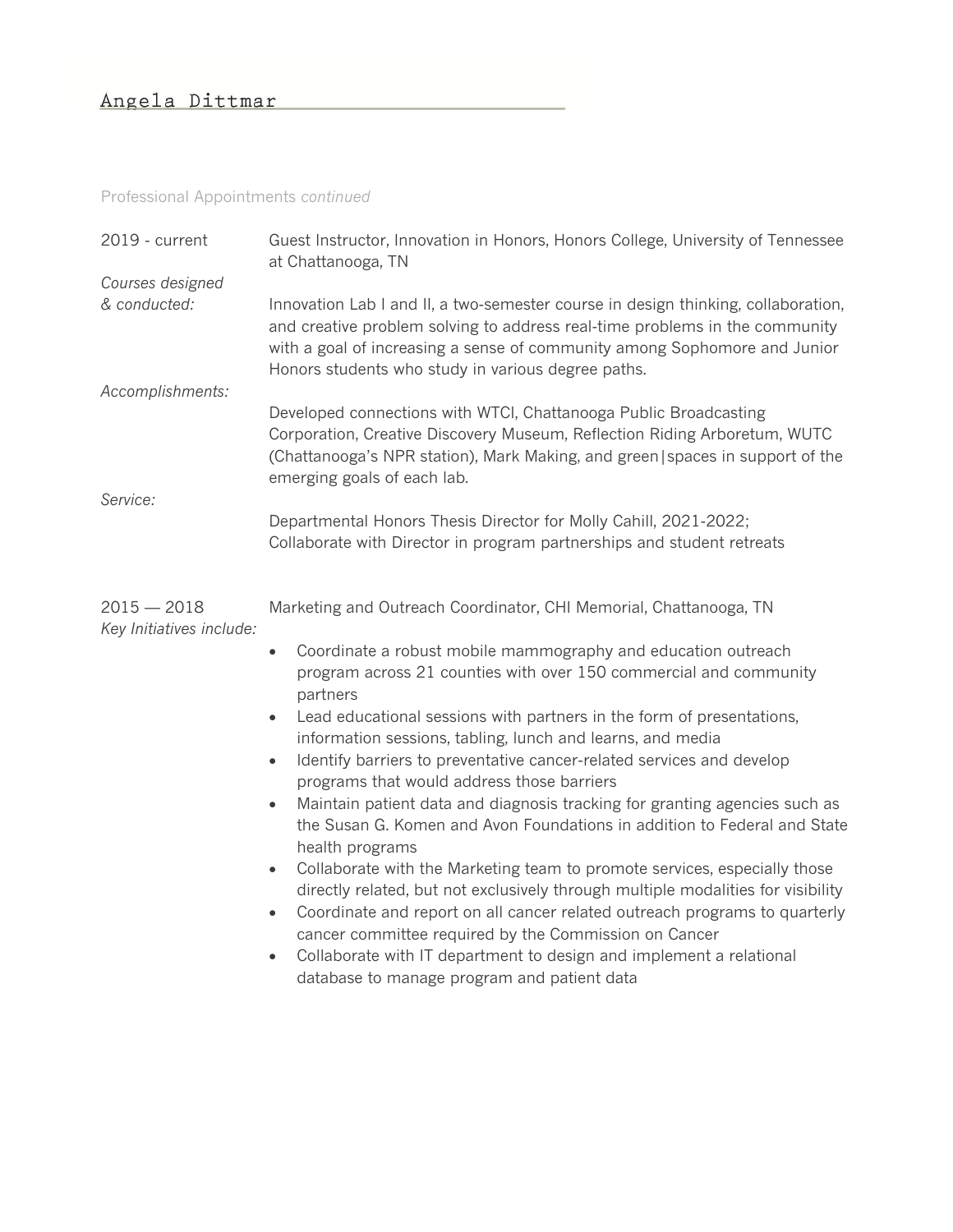#### Professional Appointments *continued*

| $2009 - 2015$<br>Classes conducted:           | Adjunct Professor, Department of Art, University of Tennessee at Chattanooga                                                                                                                                                                                                          |
|-----------------------------------------------|---------------------------------------------------------------------------------------------------------------------------------------------------------------------------------------------------------------------------------------------------------------------------------------|
|                                               | Visual Studies I: Forms in 2-Dimensions, Visual Studies III: Color Theory and<br>Fundamentals, Drawing I, Drawing II, Drawing VI (Special Topics), Painting I,<br>Senior Studio Painting and / or Drawing, Introduction to Art.                                                       |
| Service:                                      | collaborate in developing new thematic foundation projects & curriculum<br>for drawing; review of sophomore portfolios and senior presentations;<br>participate in senior thesis committees                                                                                           |
| $2010 - 2015$<br>Key Initiatives include:     | Visual Resource Curator, University of Tennessee at Chattanooga                                                                                                                                                                                                                       |
|                                               | assist Director of the Galleries and Collections with Permanent Collection<br>$\bullet$<br>maintain and digitize slides<br>$\bullet$<br>develop database for digital collections<br>$\bullet$                                                                                         |
|                                               | Discover funding opportunities and support or lead grant writing initiatives<br>$\bullet$<br>support faculty by developing digital collections<br>$\bullet$<br>archive and publish unique collections<br>$\bullet$                                                                    |
|                                               | offer tutorials on using resources for both presentations and creative<br>$\bullet$<br>research                                                                                                                                                                                       |
|                                               | collaborate with the Special Collections at the UTC Library<br>$\bullet$                                                                                                                                                                                                              |
| 2014<br>Course designed<br>& conducted:       | Upward Bound Instructor, University of Tennessee at Chattanooga                                                                                                                                                                                                                       |
|                                               | Architectural Drawing and Perspective, a course for middle & high school at-risk<br>youth                                                                                                                                                                                             |
| $2011 - 2014$<br>Class conducted:<br>Service: | Adjunct Professor, Dalton State College<br>Art Appreciation, a course that had been dropped and reinstated through me<br>assess course for increased success rates and accreditation using the software<br>WEAVE; coordinate and facilitate a class trip to High Museum each semester |

- 2009 Summer Program Arts Instructor, Chambliss Center for Children
- 2008 2009 Assistant, Distribution to Underserved Communities Library Program, New York, NY
- 2006 2007 Office Assistant, MFA Studio Office, Hunter College, City University of New York
- 2005 2006 Sales Assistant, Central Park Dairy, New York, New York
- 2004 2005 Sales Assistant, Sherwin Williams, Chattanooga, TN
- 2000 2004 Youth Leader, St. Martin of Tours Episcopal Church, Chattanooga, TN
- 2000 2002 Instructor, Gear Up, University of Tennessee at Chattanooga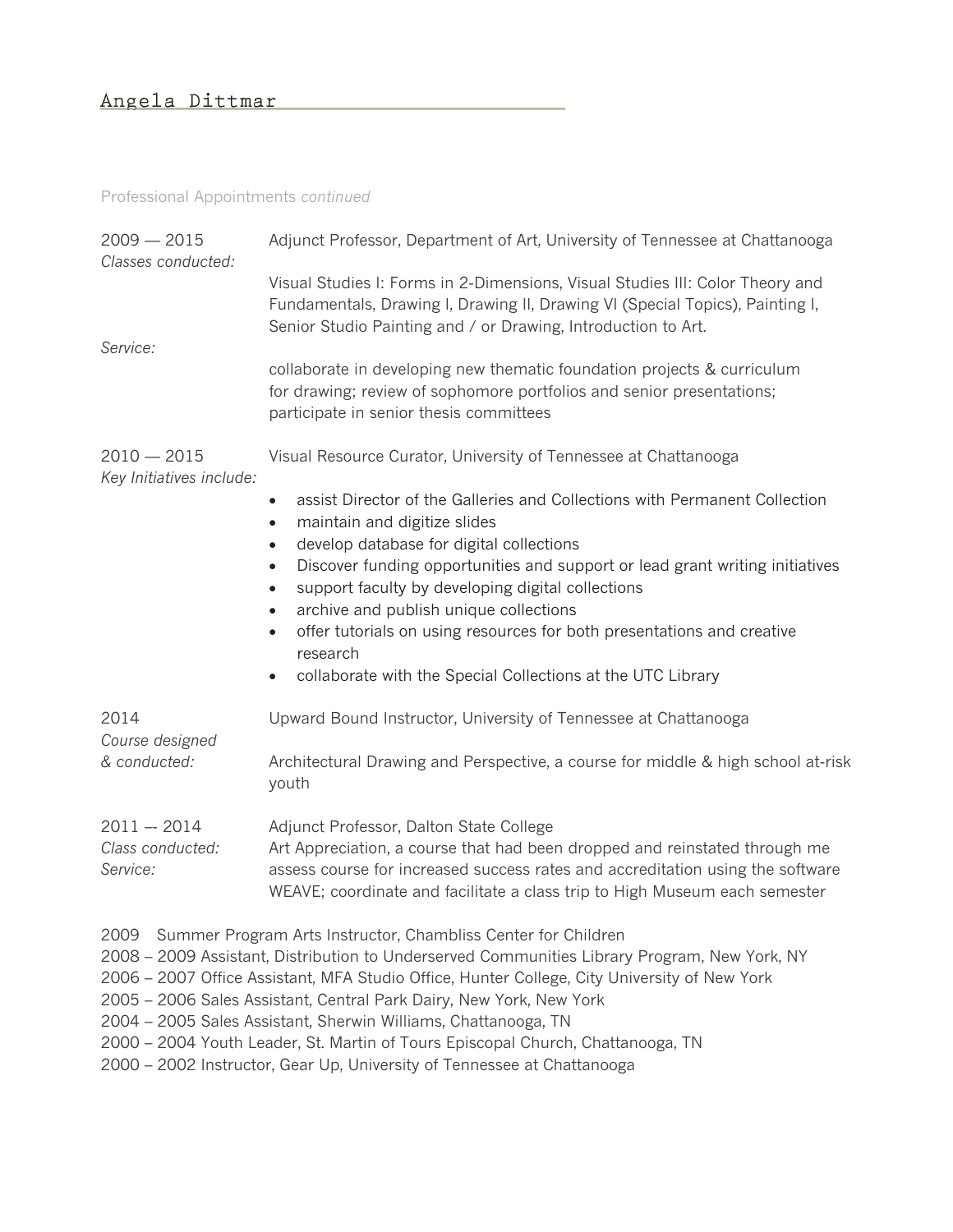Professional Leadership Training, Service & Experience

| Current since 2020<br>Current since 2020<br>Current since 2019<br>Current since 2019<br>Current since 2016<br>Current since 2014 | Member, Tn Valley Wild Ones / Chattanooga Area Pollinators Partnership<br>Member, Sierra Club<br>Docent, Hunter Museum of American Art<br>Member, Tennessee Interfaith Power & Light Steering Committee<br>Member, Arts for Healing Council, CHI Memorial<br>Co-Chair, St. Paul's Green Team Sweet Potato Project                                                                                                                                                                                                                                                                                                                                                                                                                                                                                                                                                                                                                                                                                                                                                                                                                                                                                                                                                                                                                                                                                                                                                                                                                                                                                                                                                                                                                                                                                                                                                                                                                                                                                                                                                                                                                                                                                                                                                                                                                                                                                                                                                                           |
|----------------------------------------------------------------------------------------------------------------------------------|---------------------------------------------------------------------------------------------------------------------------------------------------------------------------------------------------------------------------------------------------------------------------------------------------------------------------------------------------------------------------------------------------------------------------------------------------------------------------------------------------------------------------------------------------------------------------------------------------------------------------------------------------------------------------------------------------------------------------------------------------------------------------------------------------------------------------------------------------------------------------------------------------------------------------------------------------------------------------------------------------------------------------------------------------------------------------------------------------------------------------------------------------------------------------------------------------------------------------------------------------------------------------------------------------------------------------------------------------------------------------------------------------------------------------------------------------------------------------------------------------------------------------------------------------------------------------------------------------------------------------------------------------------------------------------------------------------------------------------------------------------------------------------------------------------------------------------------------------------------------------------------------------------------------------------------------------------------------------------------------------------------------------------------------------------------------------------------------------------------------------------------------------------------------------------------------------------------------------------------------------------------------------------------------------------------------------------------------------------------------------------------------------------------------------------------------------------------------------------------------|
| Chattanooga, TN<br>Arts Conference, ArtsBuild, Chattanooga, TN                                                                   | 2022 Co-Presenter with Akua Kouyate-Tate, Vice President of Education for Wolf Trap Institute, Arts in<br>Education Forum, ArtsGrowSC, Rock Hill, SC<br>2021 Guest Speaker on Teaching Artistry, ArtsBuild, Chattanooga, TN<br>2021 Panelist, Arts Organizations Serving Areas with a Lower Population Density, ArtsBuild,<br>2021 Fellow, Holmberg Arts Leadership Institute, ArtsBuild, Chattanooga, TN<br>2021 Co-Presenter with Laurie Allen, Lyndhurst Chair of Excellence in Arts Education, and Thaddeus<br>Taylor, Flight Director for the Challenger STEM Learning Center, Learning and Sharing Virtual Series,<br>Coalition of Urban and Metropolitan Universities<br>2021 Interviewee, Scenic Roots, WUTC.org, Chattanooga, TN<br>2021 Presenter, Instructional Excellence, University of Tennessee at Chattanooga<br>2021 Co-Presenter with Laurie Allen, Lyndhurst Chair of Excellence in Arts Education, Equity in the<br>2020 Interviewee, Scenic Roots, WUTC.org, Chattanooga, TN<br>2020 Curricular Consultant, Playful Evolving Monsters, Chattanooga, TN<br>2020 Certified Naturalist, Tennessee Naturalist Certification Program, Chattanooga, TN<br>2020 Participant, Race Talks, continuing education in racism, University of Tennessee at Chattanooga<br>2020 Convener, Climate Chattanooga Youth Voters Committee, Chattanooga, TN<br>2019 Presenter, SECAC Conference, Chattanooga, TN<br>2019 Guest Speaker, Airwaves and Educators Podcast<br>2019 Attendee, Wolf Trap Affiliate Conference, Vienna, VA<br>2019 Attendee, State Education Agency Directors of Arts Education Conference, Kansas City, MO<br>2019 Attendee, Tennessee Commission on Children and Youth, Southeast Knowledge Mobilization<br>Summit "Adverse Childhood Experiences," Cleveland, TN<br>2018 Attendee, National Arts Marketing Project Conference, Seattle, WA<br>2018 Attendee, Southeast Council on Children and Youth and Bethany Christian Services "Beyond the<br>Sky: Reaching TN Children's Resilient Star Potential" Conference, Chattanooga, TN<br>2018 Juror, Arts Alive, South Jackson Civic Center, Tullahoma, TN, May 2018<br>2017 Art Instructor, CHI Memorial We Care Weekend for Cancer patients and families<br>2017 Juror, The Arts Council, Athens, TN, group show of area college students<br>2016 Attendee, GreenFaith Emerging Leadership Convergence, New Orleans, LA<br>2013 Video Director, Project Collaborator, & Speaker of Opening Remarks, Façade: An |
|                                                                                                                                  | Entertainment, University of Tennessee at Chattanooga                                                                                                                                                                                                                                                                                                                                                                                                                                                                                                                                                                                                                                                                                                                                                                                                                                                                                                                                                                                                                                                                                                                                                                                                                                                                                                                                                                                                                                                                                                                                                                                                                                                                                                                                                                                                                                                                                                                                                                                                                                                                                                                                                                                                                                                                                                                                                                                                                                       |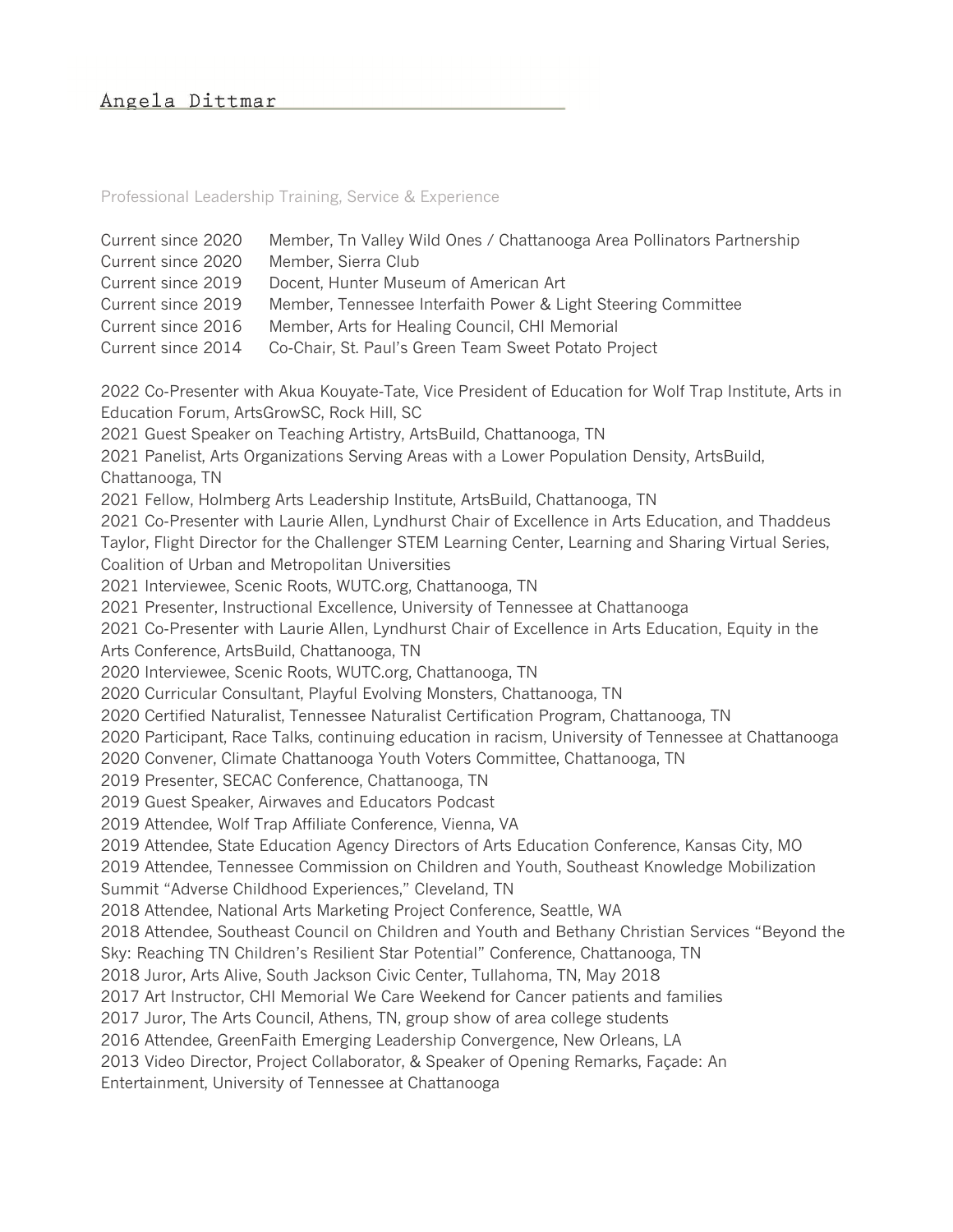Professional Leadership Training, Service & Experience *continued*

2013 Visiting Artist, Easy Lemon Residency, Chattanooga, TN.

2011 Panelist, "Life after BFA", University of Tennessee at Chattanooga

2010 Guest Speaker, Jacques Derrida and Deconstruction, Critical Theory for the Visual Art,

University of Tennessee at Chattanooga

2005 – 2007, Guest Speaker on Deconstruction, Theory and Criticism course by Dr. Valerie Jaudon, Hunter College, City University of New York

### Fund-Raising, Grants, and Awards

2021 Commission, City of Chattanooga Head Start 2021 Recruited Applicant at Montessori Elementary at Highland Park, Tennessee Arts Commission Student Ticket Subsidy Grant, funded and completed 2021 Returning Applicant at Battle Academy for the Tennessee Arts Commission Student Ticket Subsidy Grant, funded and completed 2020 Recruited Applicant at Battle Academy for the Tennessee Arts Commission Student Ticket Subsidy Grant, funded and completed 2019 Co-writer, Weldon F. Osborne Foundation Grant, funded and completed 2018 Co-Writer, Tennessee Arts Commission Teacher Training Grant, funded and completed 2017 Co-Writer, Susan G Komen Foundation Local Community Grant, funded and completed 2016 Co-Writer, Susan G Komen Foundation Local Community Grant, funded and completed 2015 Lead Grant Writer, National Endowment for the Humanities, Division of Preservation and Access "Preservation Assistance Grants for Smaller Institutions," funded and completed 2006 Lead Grant Writer, Graduate Investment Fund, Hunter College, City University New York, funded and completed

2004 Outstanding Achievement in Art Award, University of Tennessee at Chattanooga

2004 Michael Connelly Memorial Award, University of Tennessee at Chattanooga

2003 Authors and Artists Award, University of Tennessee at Chattanooga

### Exhibitions

2022 Center for Deep Listening, Call for Scores, pending

2021 Local Salon, Stove Works, Chattanooga, TN

2021 Chattanooga Local, Stove Works, Chattanooga, TN

2020 Stove Works, Connected // Connecting blog, online

2020 Environmental Performance Agency, Multispecies Care Survey and Moss Summer Camp, online

2019 Haiga Online, Life Challenge, collaborator: Dr. Joel Baxley, 3 works published online

2016 Phytophilic: Why Look at Plants? An Evening of Plant-Attuned Video Shorts on tour in New

Zealand, originally shown in New York City in 2015

2015 The Arts Center, Athens, TN, solo